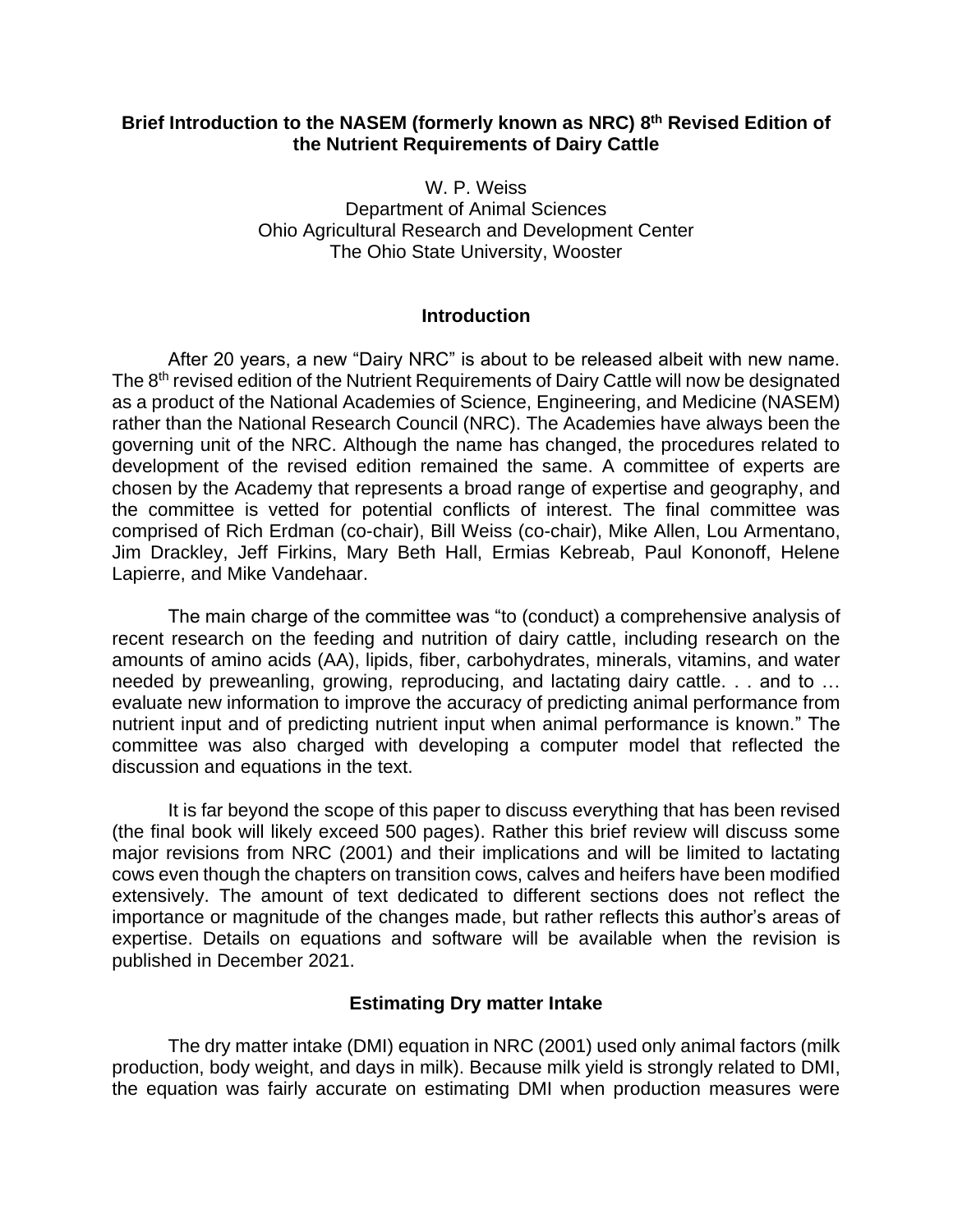known. The equation did not work as well when a diet was formulated without knowing actual production. The new NRC includes an improved animal factor only equation (based on more data and data from higher producing cows) and an animal and diet factor equation. Primary dietary factors that influence DMI are forage NDF (negatively related to DMI), in vitro NDF digestibility (positively related to DMI) and the primary source of fiber in the diet estimated using the ADF/NDF ratio (high ratio indicates a legume-based diet and a lower ratio indicates a grass-based diet). The new equations will be more accurate with today's higher producing cows and reflect the impact of diet on DMI. Users are cautioned that when using the diet factor equation, entered milk yields must be reasonable because milk yield is still the major driver of DMI. Equations to estimate DMI for dry and prefresh cows, calves and heifers were also updated and include dietary NDF (except for the calf equations).

# **Energy**

The NRC (2001) was the first revision of the Dairy Requirements series that calculated energy values (i.e., net energy for lactation, NEL) from the nutrient composition of the feeds. Prior to that revision, NEL values of feeds were fixed. In the 2001 system, digestible energy (DE) was calculated for feeds by estimating the energy provided by digestible portions of NDF, CP, fatty acids (FA), and nonfiber carbohydrate (100 – NDF – CP – FA – ash). The DE of the diet was calculated as a weighted mean from feed values, and the diet DE was then discounted based on DM intake (DMI) and TDN concentration of the diet. TDN concentration was essentially a proxy for diet starch concentration. One issue that was identified regarding NRC (2001) was that energy balance (NEL supply minus NEL requirements for maintenance, milk, growth, and reproduction) was underestimated for high producing cows. Because it was a problem with high producing, high DMI cows, the source of the error was assumed to be an overestimation of lactation NEL requirements and/or an underestimation of NEL concentration of the diet likely caused by the discount factor.

Research published after NRC (2001) indicated that the greatest source of error was indeed the discount factor. Dry matter digestibility did not decrease as much with increasing DMI and diet TDN as the NRC 2001 equation calculated. One meta-analyses (de Souza et al., 2018) found the NRC (2001) discount was about 3 times greater per unit of DMI as a percentage of body weight) than suggested by current data (Figure 1). One reason for the error is that NRC (2001) used a cow fed at maintenance (approximately 7 kg of DM) as the base and discounted from there. Usually, the base was from nonlactating cows fed at restricted intakes. This resulted in substantial extrapolation and assumed linearity starting at a very low and restricted DMI. DeSouza et al. (2018) developed discount equation from digestibility data collected from lactating cows with DMI ranging from about 1.7 to 4.6% of BW. The average DMI of the dataset was about 3.5% of BW and that was set as the base in the new NRC; therefore, extrapolation is much less than with the old equation. Because increased dietary starch can depress NDF digestibility, its effect was also included (the base was set at 26% starch which was approximately the mean concentration in the dataset used. This approach is much more theoretically accurate than using TDN as done previously.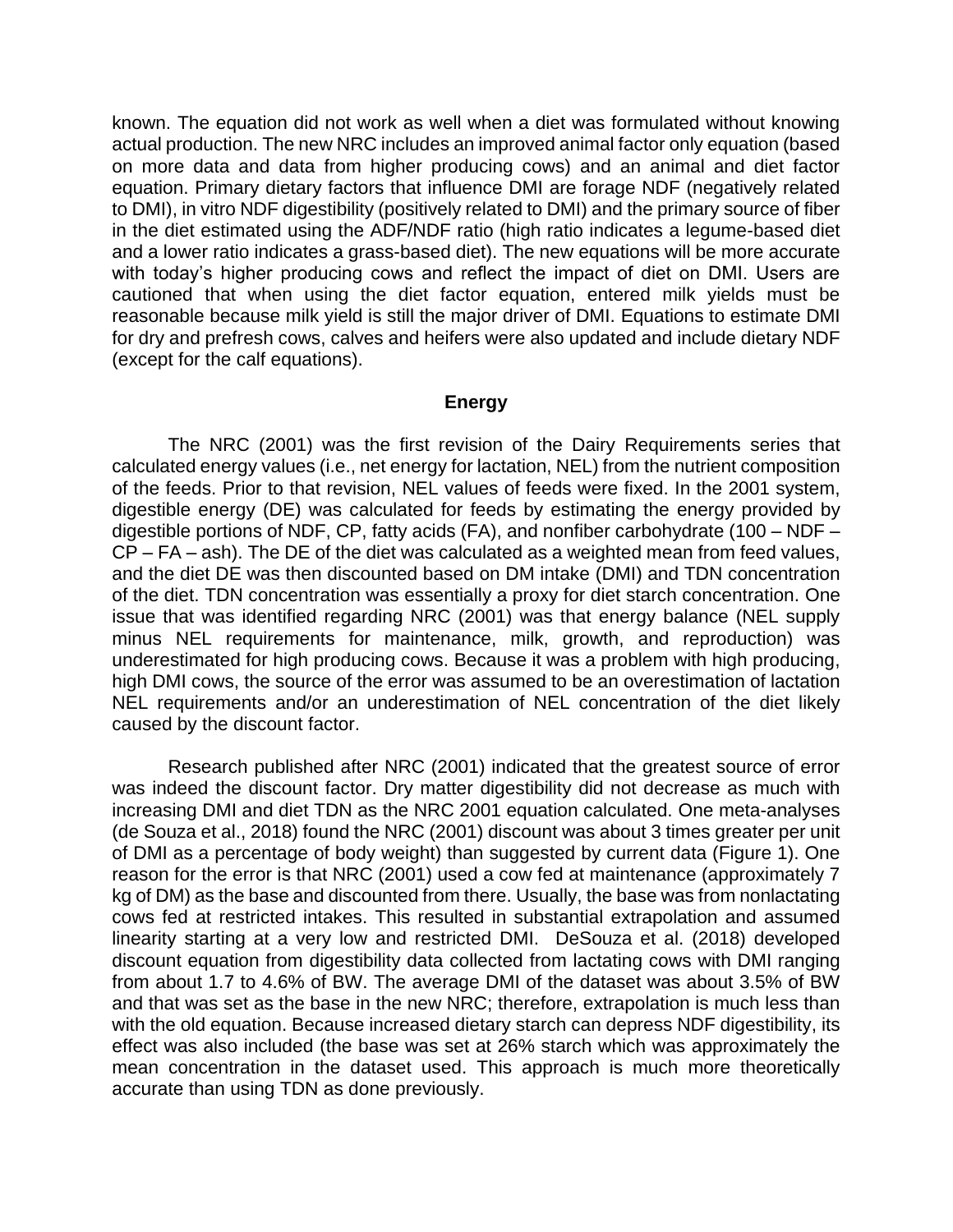The improved discount equation should correct most of the underestimation of NEL balance in high intake cows by NRC (2001). However the NEL required for lactation also was likely overestimated slightly (Moraes et al., 2015) which contributed to the problem. This issue was addressed by increasing the metabolizable energy (ME) to NEL efficiency from 0.64 used in NRC (2001) to 0.66 as determined by Moraes et al (2018).



Figure 1. The effect of increasing dry matter intake (DMI) expressed as % of body weight (BW) on dry matter digestibility (DMD) using the NRC (2001) discount equation and the discount equation in the new NASEM (2021) model. For NRC (2001) diet TDN was set at 72% and for the NASEM line, dietary starch was set at 26%. Overall, the effect of DMI on digestibility (i.e., digestible energy) is about 3 times greater using NRC (2001) than in the updated NASEM book.

Other changes made to the energy prediction equation would be considered finetuning. The NFC fraction was replaced with starch and residual organic matter (ROM; i.e., NFC – starch) as outlined by Weiss and Tebbe (2018) and Tebbe et al. (2017). This allows better estimation of the energy provided by a variety of starch sources (e.g., different grind sizes of corn grain, high moisture vs dry corn, different maturities of corn silage). The true digestibility of ROM was set at 96% (Tebbe et al., 2018) and starch digestibility values are constants based on the feed (Table 1). Users can choose to use a lignin-based equation as in NRC (2001) or 48 h in vitro NDF digestibility. An equation is used to convert in vitro digestibility into estimated in vivo digestibility.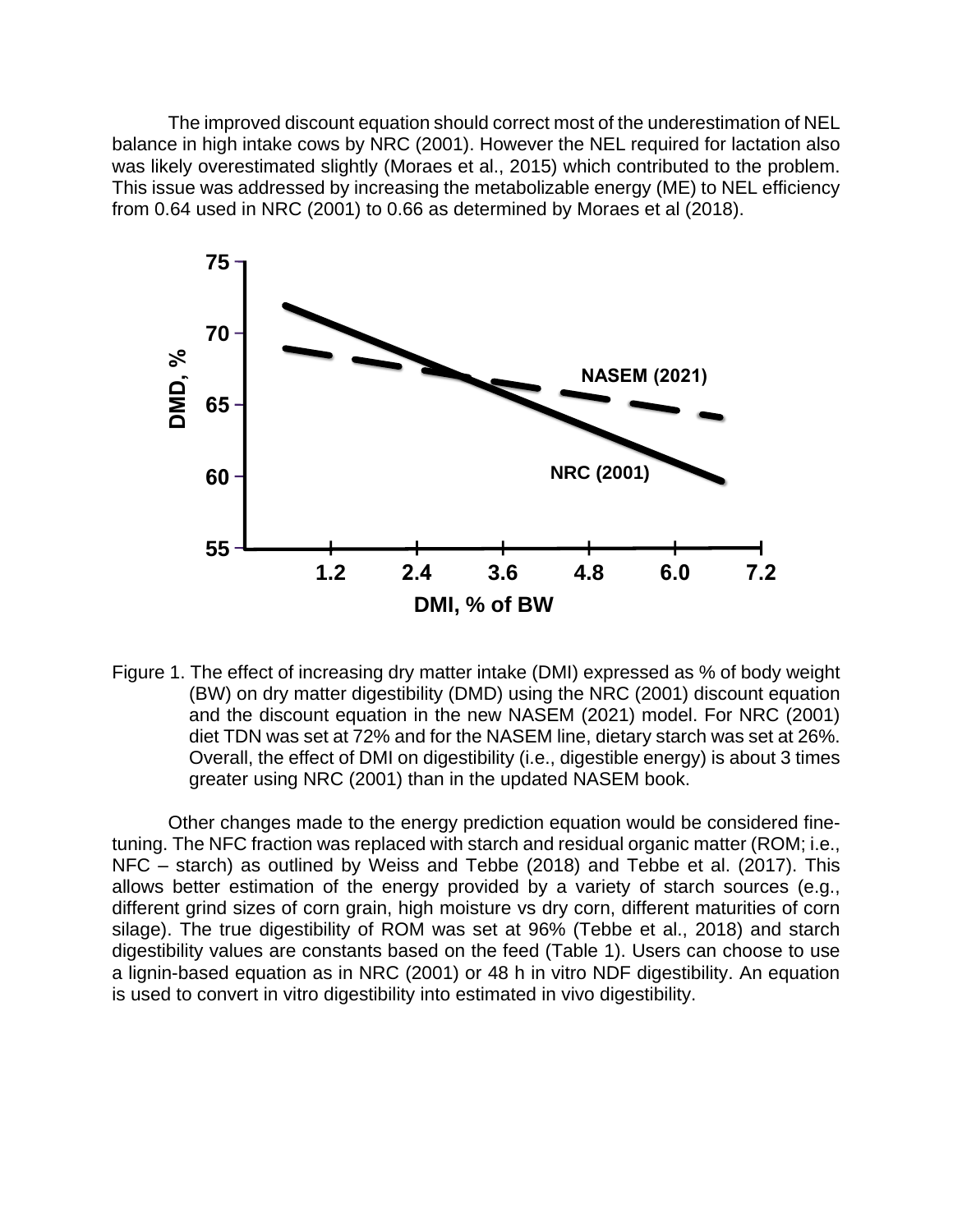| $10000$ and $010$ $11111$<br>Feed                          | <b>Starch digestibility</b> |
|------------------------------------------------------------|-----------------------------|
| Default                                                    | 0.91                        |
| Corn grain, dry, fine grind ( $\leq$ 1250 µm) <sup>2</sup> | 0.92                        |
| Corn grain, dry, medium grind (1500 um to $3250 \mu m$ )   | 0.89                        |
| Corn grain, dry, coarse grind (>3500 µm)                   | 0.77                        |
| Corn grain, high-moisture, fine grind $($ < 2000 $\mu$ m)  | 0.96                        |
| Corn grain, high-moisture, coarse grind (>2500 µm)         | 0.90                        |
| Corn grain, steam flaked                                   | 0.94                        |
| Sorghum grain, dry, ground                                 | 0.83                        |
| Sorghum grain, steam flaked                                | 0.94                        |
| Corn silage <30% DM                                        | 0.91                        |
| Corn silage $32 - 37\%$ DM                                 | 0.89                        |
| Corn silage >40% DM                                        | 0.85                        |
| Barley, ground                                             | 0.91                        |
| Wheat                                                      | 0.93                        |

Table 1. Starch digestibility coefficients used in the new NRC for selected feeds (not all feeds are shown).

Another change was to the true digestibility coefficient used for FA. In NRC (2001) the true digestibility of FA was assumed to be 100% at maintenance DMI (92% for a typical lactating cow). This was based on very limited data because at that time, FA was not commonly measured. Over the past 2 decades a substantial database of FA digestibility was developed and allowed better estimation of the true digestibility of FA. Two meta-analyses have been conducted (Weiss and Tebbe, 2018, Daley et al., 2020) and both derived essentially the same true digestibility value (73%) with no metabolic fecal FA (i.e., intercept was not different from 0). In the new NRC, digestible FA are calculated as 0.73\* FA (% of DM). This is substantially lower than the 0.92\*FA (% of DM) used in NRC (2001) but the difference is not as great as it appears because in NRC (2001), FA contributed to metabolic fecal energy but not in NRC (2021). However, the DE concentration of feeds with appreciable concentrations of FA will be lower in the new NRC than in NRC (2001).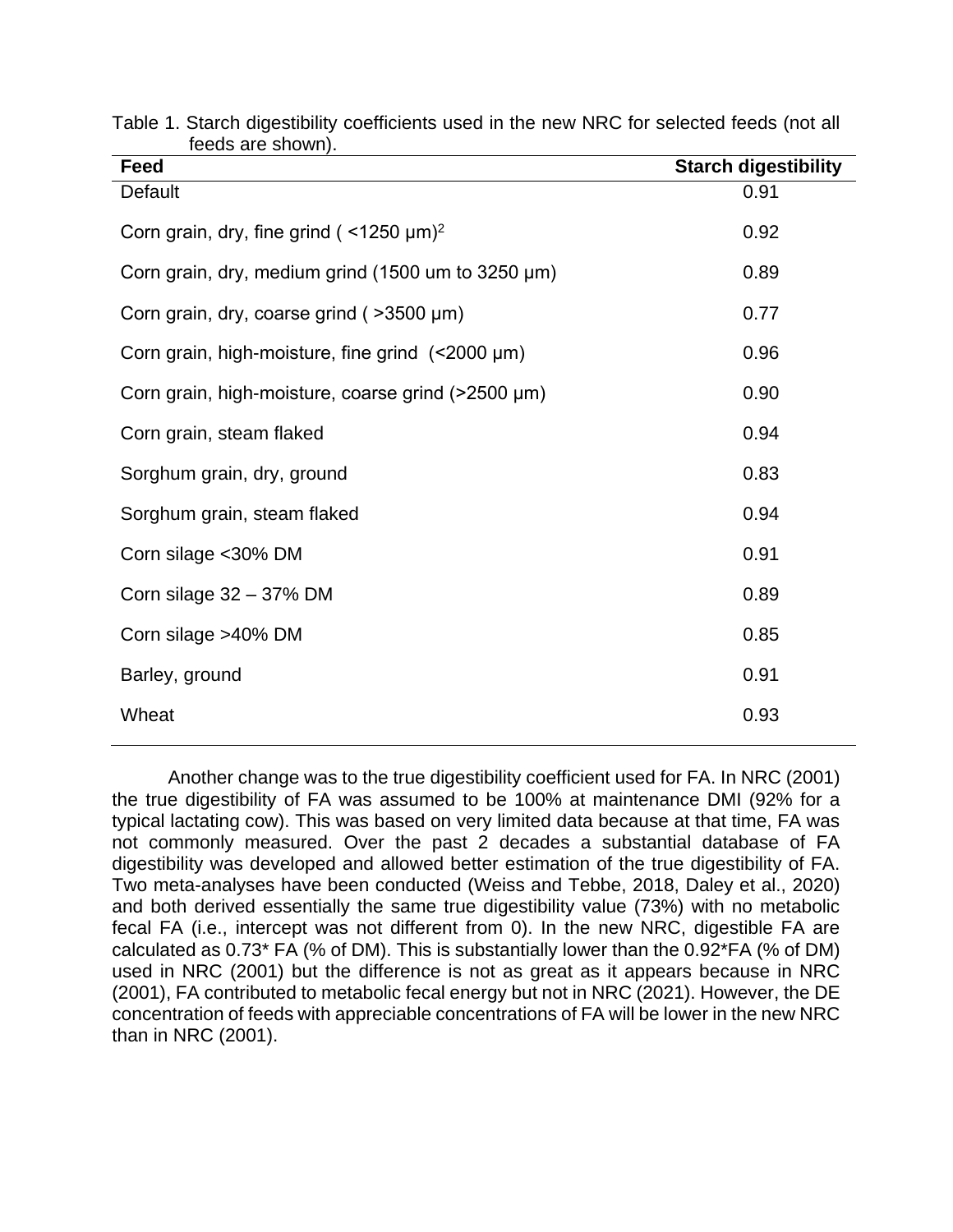In NRC (2001), metabolizable energy (ME) was calculated directly from DE using an equation that was developed several decades ago. That equation did not correctly account for the effect of protein or fat on ME. The new NRC will estimate methane using a published equation based on DMI and dietary concentrations of FA (negative effect on methane) and digestible NDF (positive effect on methane). Urinary energy is estimated by estimating urinary N excretion (g/d) and multiplying that value by 0.0143 Mcal/g (Morris et al., 2021). Both methane and urinary energy are calculated for a diet, not a feed. Therefore, feeds will not have ME or NEL values. The change in the method to calculate ME will result in higher ME values for diets with high FA concentrations and lower ME values for higher fiber diets and diets with excess CP. In the previous NRC, NEL was approximately .64\*ME. Based on a re-analysis of Beltsville calorimetry data, Moraes et al. (2018) determined that 0.66 was more accurate and that value is used to convert diet ME into NEL concentrations of diets.

Energy requirements were also evaluated and modified as necessary. The greatest change was in the maintenance requirement. Several papers published over the past 15 years determined that the standard equation for maintenance (which has been used for more than 30 years) underestimated the maintenance requirement of modern dairy cows. Using an average from several newer studies, the maintenance requirement was increased from 0.08\*MBW to 0.10\*MBW (where MBW is metabolic body weight in kilograms). This change is a 25% increase in maintenance or about 2.5 Mcal of NEL/day for a 650 kg cow). The equation to calculate gestation energy requirements changed to better model fetal growth but the change did not appreciably alter gestation NEL requirements. Lactation energy requirements changed slightly because the efficiency coefficient (0.66) changed from 0.64. Equations to estimate NEL requirements for grazing cows were updated based on newer data and generally activity requirements will be less when calculated using the new NRC than when using NRC (2001).

## **Protein and Amino Acids**

This section underwent the greatest change as compared to NRC (2001) and the complexity of the model precludes a detailed discussion in this paper. Microbial protein is estimated based on estimated rumen digested starch and fiber (these are estimated based on diet composition, not digestion rates). Rumen undegradable protein is based on the A, B, C fraction scheme described in NRC (2001); however rather than estimating rate of passage based mostly on intake as done in NRC (2001), constant rates of passage are used (one for concentrates and one for forages). Significant improvements were made in the estimates for the digestibility of the rumen undegraded protein because the data base was much larger allowing greater screening for spurious values. Supplies of metabolizable protein (MP) and metabolizable AA are the sum of digestible microbial AA or true protein and digestible rumen undegraded AA or true protein. In NRC (2001) endogenous protein was included in MP supply; however, this was an error because endogenous protein does not cause a net increase in MP supply. Therefore, endogenous protein is considered a requirement rather than a supply function in the new NRC.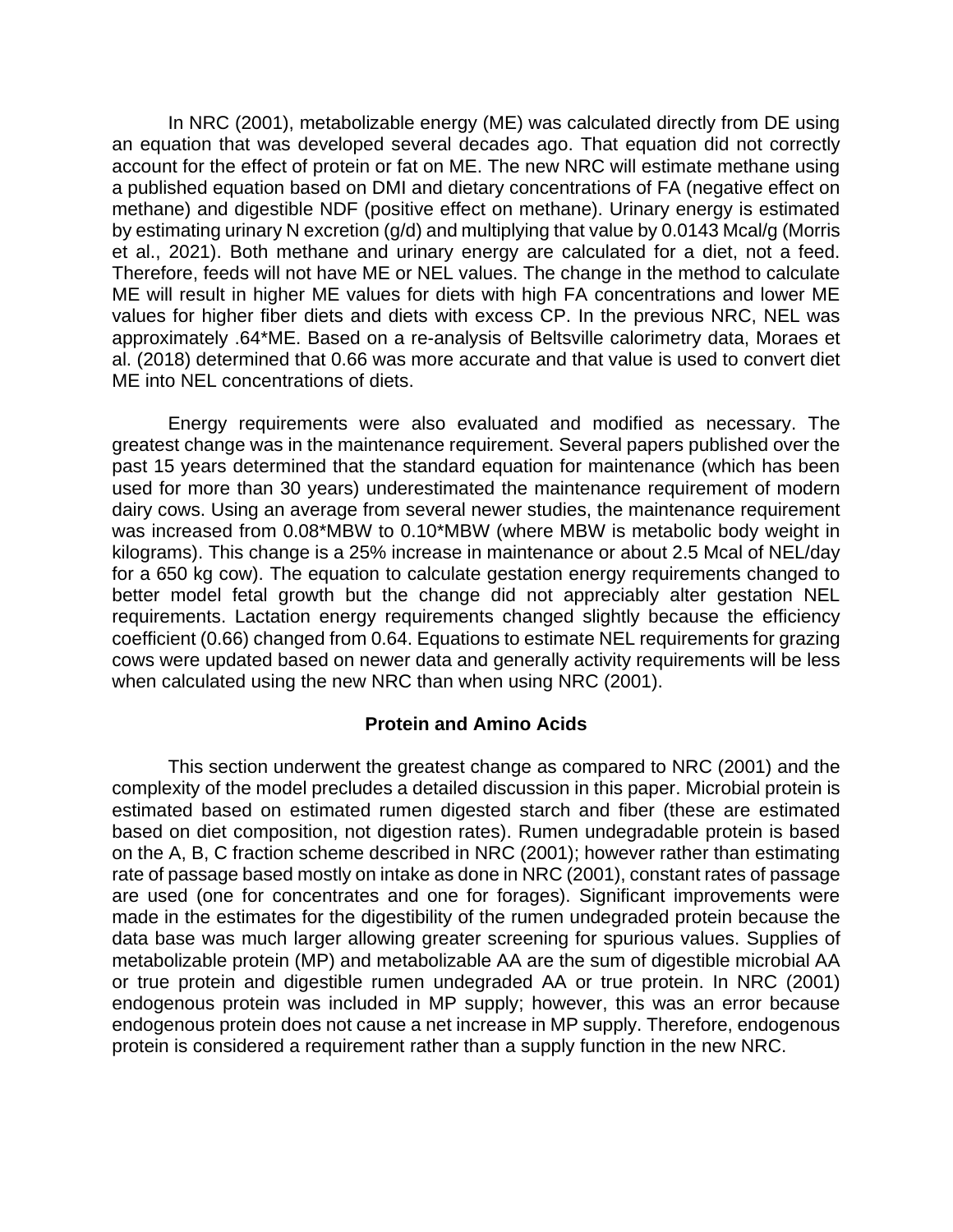For lactating cows, maintenance requirements are mostly based on both net protein and amino acids. The requirement for metabolic fecal protein was changed markedly and is now a function of dietary fiber. The calculation for endogenous urinary CP was also changed. In addition, rather than using a classic requirement model for milk protein (e.g., to produce 1200 g of milk protein you need X grams of MP or specific AA) a response model is used (based on AA and energy supplied by the diet, the cow should be able to produce X grams of milk protein). The response function for milk protein yield is based on DE supply (the DE is from components other than CP) and supply of lysine, methionine, leucine, isoleucine, histidine, and total essential AA. The equation to estimate milk protein yield illustrates that an almost infinite array of AA profiles can result in similar milk protein yields. Efficiency of converting metabolizable AA to milk protein is not fixed as it was for MP in NRC (2001). The function includes a quadratic term for total essential AA which means efficiency decreases as supply of essential AA increases.

#### **Minerals**

The same basic approach to establish mineral requirements used in NRC (2001) was used in the new NRC. However, a term used to describe human nutrient requirements was introduced to reflect the uncertainty associated with requirement calculations for many minerals. If the committee deemed that the data was not adequate to establish a requirement for an essential mineral, the term 'adequate intake' or AI was used. Basically, when that term is used, it means the committee thinks that if most cows eat this amount of mineral she will function normally. Requirements were calculated for all macrominerals and for copper and zinc. Adequate intake was used for cobalt, manganese, iron, iodine, and selenium.

Overall changes in dietary requirements or AI were small for most minerals although equations may have changed appreciably. For example, the maintenance requirement for absorbed Ca increased substantially; however, this was countered by a substantial increase in the absorption coefficients (AC) for Ca. For some electrolytes, endogenous fecal excretion increased while endogenous urinary excretion decreased (or vice versa) resulting in little overall change in requirements. These changes may not alter diet formulation, but they better reflect routes of excretion and more accurately reflect absorption. Phosphorus requirement (both absorbed or dietary) did not change greatly but the new NRC calculates the AC for P from the chemical form (inorganic or organic) of P within the feedstuff. This should improve overall accuracy. Magnesium requirements increased slightly but AC were changed substantially. The AC for Mg supplements were reduced by more than 50% while the AC for basal feeds increased about 50%. These changes were based on a large database that was not available in 2001. In addition, the new NRC includes an equation to adjust the AC based on dietary potassium.

Most trace mineral requirements or AI did not change greatly or at all and only Cu and Mn will be discussed. The requirement and AC for Cu underwent rigorous evaluation because of increased concerns about high liver Cu and Cu toxicity in dairy cows. For the average lactating cow, the dietary Cu requirement in NRC (2001) appears to be correct; however, partitioning of requirements between maintenance and lactation were incorrect.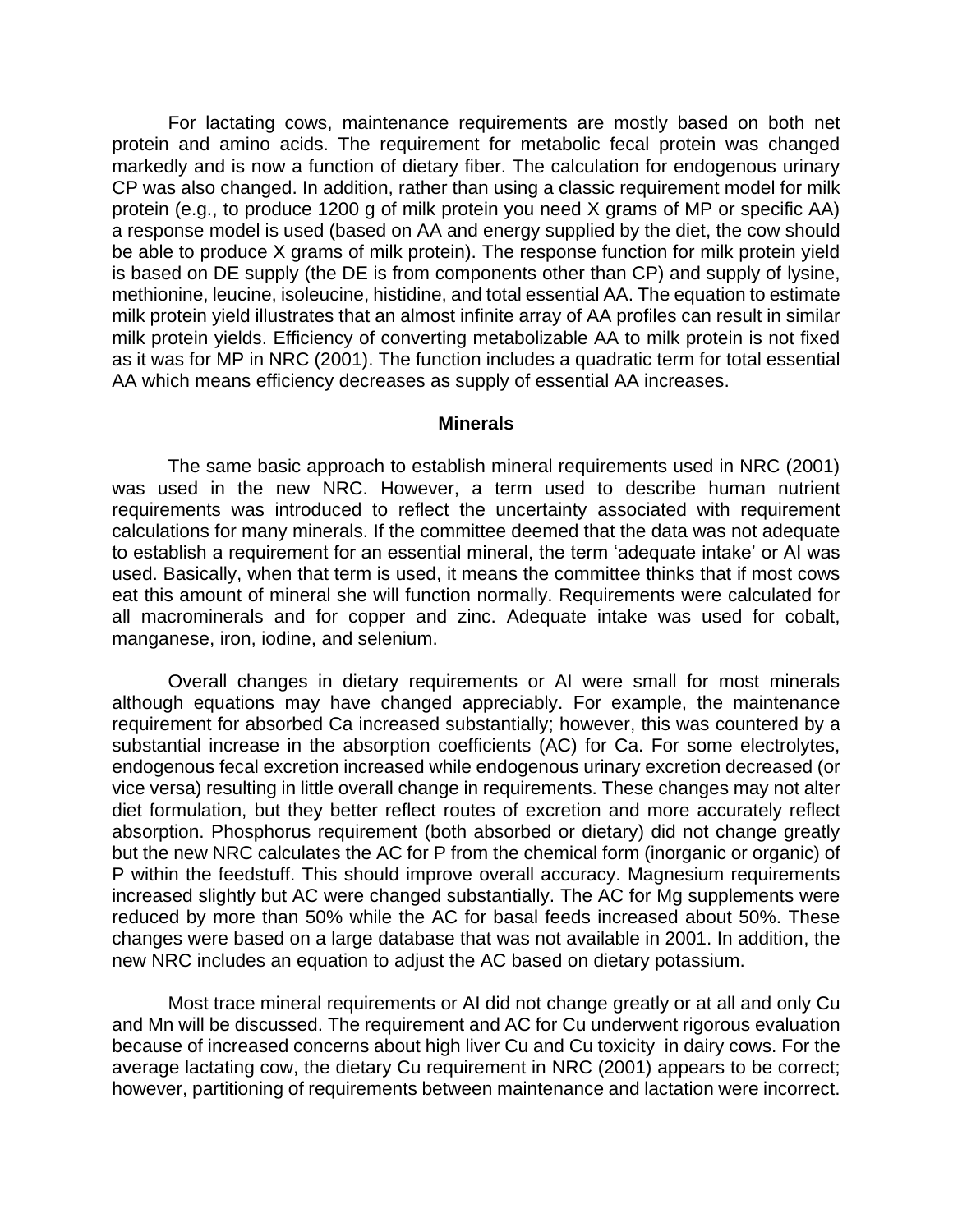Based on new data, the maintenance requirement for Cu is about twice as high as in NRC (2001) which means dietary requirements for dry cows and low producing cows will increase. However, the lactation requirement (per kilogram of milk) was more than 3 times too high. Therefore, Cu requirements for higher producing cows will be slightly less than in NRC (2001). The AI for Mn was also evaluated rigorously because an experiment with pregnant beef heifers fed diets that met NRC (2001) requirements resulted in calves born expressing clinical Mn deficiency (Hansen et al., 2006). Based on very limited data (Weiss and Socha, 2005), the maintenance AI for Mn was increased about 30% and the AC was reduced by about 40%. The net result was dietary AI for Mn about doubled for dry and lactating cows.

#### **Vitamins**

The new NRC established AI for vitamins A, D and E and in most situations, values were the same as in NRC (2001). The new NRC maintained the base requirement for vitamin A of 110 IU/kg of BW but included an additional requirement of 1000 IU/kg of milk greater than 35 kg/d (based on the retinol concentration in milk). Therefore, for a 650 kg cow producing 35 kg of milk, the vitamin A AI is 71,500 IU/d but for the same cow producing 40 kg of milk/d, the AI is 76,500. The vitamin D AI for lactating cows was increased from 30 IU/kg to 40 IU/kg of body weight. For other animals the 30 IU/kg body weight AI was maintained. The change for lactating cows was based on maintaining blood plasma concentrations of 25-OH vitamin D at 30 ng/ml. The AI for vitamin E was not changed for dry and lactating cows (1.6 and 0.8 IU/kg body weight). An increased AI was set for late gestation cows (i.e., prefresh) at 3 IU/kg of body weight or about 2000 IU/d.

## **Conclusions**

The 8<sup>th</sup> revised edition of the NASEM (formerly NRC) Nutrient Requirements of Dairy Cattle reflects the current state of knowledge for applied dairy nutrition. All facets of nutrition for calves, heifers, dry cows, and lactating cows were reviewed and changes in requirements were made when appropriate. The book also contains up to dates reviews on numerous topics relevant to feeding dairy cattle. This article is only a brief introduction to the changes made since NRC (2001) but attempted to highlight important (but definitely not all) changes made. People desiring more details will need to purchase the book (I do not receive any royalties from book sales).

#### **References**

- Daley, V. L., L. E. Armentano, P. J. Kononoff, and M. D. Hanigan. 2020. Modeling fatty acids for dairy cattle: Models to predict total fatty acid concentration and fatty acid digestion of feedstuffs. Journal of Dairy Science 103:6982-6999.
- de Souza, R. A., R. J. Tempelman, M. S. Allen, W. P. Weiss, J. K. Bernard, and M. J. VandeHaar. 2018. Predicting nutrient digestibility in high-producing dairy cows. Journal of Dairy Science 101(2):1123-1135.